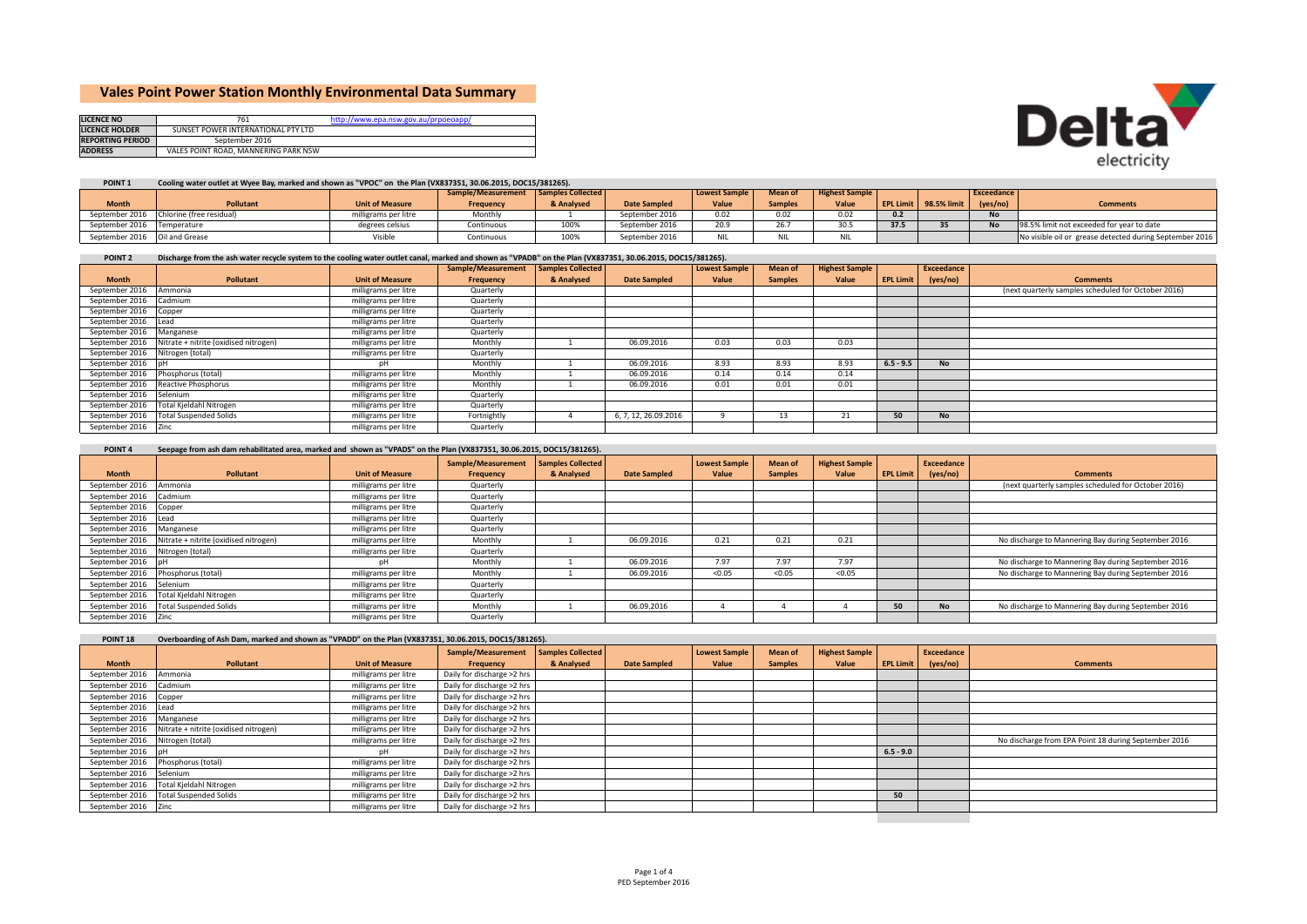| POINT <sub>19</sub> | Groundwater bore, marked and shown as "VPGM/D3" on the Plan (VX837351, 30.06.2015, DOC15/381265). |
|---------------------|---------------------------------------------------------------------------------------------------|

| .                     | alonganization and manufacture and along the confess on the light (sydney as a selected a correlation and |                             |                                 |                                 |                     |                               |                                  |                                |                  |                        |                                                     |
|-----------------------|-----------------------------------------------------------------------------------------------------------|-----------------------------|---------------------------------|---------------------------------|---------------------|-------------------------------|----------------------------------|--------------------------------|------------------|------------------------|-----------------------------------------------------|
| <b>Month</b>          | <b>Pollutant</b>                                                                                          | <b>Unit of Measure</b>      | Sample/Measurement<br>Frequency | Samples Collected<br>& Analysed | <b>Date Sampled</b> | <b>Lowest Sample</b><br>Value | <b>Mean of</b><br><b>Samples</b> | <b>Highest Sample</b><br>Value | <b>EPL Limit</b> | Exceedance<br>(yes/no) | <b>Comments</b>                                     |
| September 2016        | Arsenic                                                                                                   | milligrams per litre        | Quarterly                       |                                 |                     |                               |                                  |                                |                  |                        | (next quarterly samples scheduled for October 2016) |
| September 2016        | Cadmium                                                                                                   | milligrams per litre        | Quarterly                       |                                 |                     |                               |                                  |                                |                  |                        |                                                     |
| September 2016        | Calcium                                                                                                   | milligrams per litre        | Quarterly                       |                                 |                     |                               |                                  |                                |                  |                        |                                                     |
| September 2016        | Chromium                                                                                                  | milligrams per litre        | Quarterly                       |                                 |                     |                               |                                  |                                |                  |                        |                                                     |
| September 2016        | Copper                                                                                                    | milligrams per litre        | Quarterly                       |                                 |                     |                               |                                  |                                |                  |                        |                                                     |
| September 2016        | <b>Electrical conductivity</b>                                                                            | microsiemens per centimetre | Quarterly                       |                                 |                     |                               |                                  |                                |                  |                        |                                                     |
| September 2016 Iron   |                                                                                                           | milligrams per litre        | Quarterly                       |                                 |                     |                               |                                  |                                |                  |                        |                                                     |
| September 2016 Lead   |                                                                                                           | milligrams per litre        | Quarterly                       |                                 |                     |                               |                                  |                                |                  |                        |                                                     |
| September 2016        | Magnesium                                                                                                 | milligrams per litre        | Quarterly                       |                                 |                     |                               |                                  |                                |                  |                        |                                                     |
| September 2016        | Manganese                                                                                                 | milligrams per litre        | Quarterly                       |                                 |                     |                               |                                  |                                |                  |                        |                                                     |
| September 2016 Nickel |                                                                                                           | milligrams per litre        | Quarterly                       |                                 |                     |                               |                                  |                                |                  |                        |                                                     |
| September 2016 pH     |                                                                                                           | DH                          | Quarterly                       |                                 |                     |                               |                                  |                                |                  |                        |                                                     |
| September 2016        | Potassium                                                                                                 | milligrams per litre        | Quarterly                       |                                 |                     |                               |                                  |                                |                  |                        |                                                     |
| September 2016        | Selenium                                                                                                  | milligrams per litre        | Quarterly                       |                                 |                     |                               |                                  |                                |                  |                        |                                                     |
| September 2016        | Sodium                                                                                                    | milligrams per litre        | Quarterly                       |                                 |                     |                               |                                  |                                |                  |                        |                                                     |
| September 2016        | <b>Standing Water Level</b>                                                                               | metres                      | Quarterly                       |                                 |                     |                               |                                  |                                |                  |                        |                                                     |
| September 2016 Zinc   |                                                                                                           | milligrams per litre        | Quarterly                       |                                 |                     |                               |                                  |                                |                  |                        |                                                     |

| POINT <sub>20</sub>   | Groundwater bore, marked and shown as "VPGM/D5" on the Plan (VX837351, 30.06.2015, DOC15/381265). |                             |                                 |                                        |                     |                               |                           |                                |                  |                               |                                                     |
|-----------------------|---------------------------------------------------------------------------------------------------|-----------------------------|---------------------------------|----------------------------------------|---------------------|-------------------------------|---------------------------|--------------------------------|------------------|-------------------------------|-----------------------------------------------------|
| <b>Month</b>          | <b>Pollutant</b>                                                                                  | <b>Unit of Measure</b>      | Sample/Measurement<br>Frequency | <b>Samples Collected</b><br>& Analysed | <b>Date Sampled</b> | <b>Lowest Sample</b><br>Value | Mean of<br><b>Samples</b> | <b>Highest Sample</b><br>Value | <b>EPL Limit</b> | <b>Exceedance</b><br>(yes/no) | <b>Comments</b>                                     |
| September 2016        | Arsenic                                                                                           | milligrams per litre        | Quarterly                       |                                        |                     |                               |                           |                                |                  |                               | (next quarterly samples scheduled for October 2016) |
| September 2016        | Cadmium                                                                                           | milligrams per litre        | Quarterly                       |                                        |                     |                               |                           |                                |                  |                               |                                                     |
| September 2016        | Calcium                                                                                           | milligrams per litre        | Quarterly                       |                                        |                     |                               |                           |                                |                  |                               |                                                     |
| September 2016        | Chromium                                                                                          | milligrams per litre        | Quarterly                       |                                        |                     |                               |                           |                                |                  |                               |                                                     |
| September 2016 Copper |                                                                                                   | milligrams per litre        | Quarterly                       |                                        |                     |                               |                           |                                |                  |                               |                                                     |
| September 2016        | <b>Electrical conductivity</b>                                                                    | microsiemens per centimetre | Quarterly                       |                                        |                     |                               |                           |                                |                  |                               |                                                     |
| September 2016        | <b>Iron</b>                                                                                       | milligrams per litre        | Quarterly                       |                                        |                     |                               |                           |                                |                  |                               |                                                     |
| September 2016        | Lead                                                                                              | milligrams per litre        | Quarterly                       |                                        |                     |                               |                           |                                |                  |                               |                                                     |
| September 2016        | Magnesium                                                                                         | milligrams per litre        | Quarterly                       |                                        |                     |                               |                           |                                |                  |                               |                                                     |
| September 2016        | Manganese                                                                                         | milligrams per litre        | Quarterly                       |                                        |                     |                               |                           |                                |                  |                               |                                                     |
| September 2016        | Nickel                                                                                            | milligrams per litre        | Quarterly                       |                                        |                     |                               |                           |                                |                  |                               |                                                     |
| September 2016 pH     |                                                                                                   | pН                          | Quarterly                       |                                        |                     |                               |                           |                                |                  |                               |                                                     |
| September 2016        | Potassium                                                                                         | milligrams per litre        | Quarterly                       |                                        |                     |                               |                           |                                |                  |                               |                                                     |
| September 2016        | Selenium                                                                                          | milligrams per litre        | Quarterly                       |                                        |                     |                               |                           |                                |                  |                               |                                                     |
| September 2016        | Sodium                                                                                            | milligrams per litre        | Quarterly                       |                                        |                     |                               |                           |                                |                  |                               |                                                     |
| September 2016        | <b>Standing Water Level</b>                                                                       | metres                      | Quarterly                       |                                        |                     |                               |                           |                                |                  |                               |                                                     |
| September 2016 Zinc   |                                                                                                   | milligrams per litre        | Quarterly                       |                                        |                     |                               |                           |                                |                  |                               |                                                     |

| POINT <sub>21</sub>     | Groundwater bore, marked and shown as "VPGM/D6" on the Plan (VX837351, 30.06.2015, DOC15/381265). |                             |                                 |                                        |                     |                               |                                  |                                |                  |                        |                                                     |
|-------------------------|---------------------------------------------------------------------------------------------------|-----------------------------|---------------------------------|----------------------------------------|---------------------|-------------------------------|----------------------------------|--------------------------------|------------------|------------------------|-----------------------------------------------------|
| <b>Month</b>            | Pollutant                                                                                         | <b>Unit of Measure</b>      | Sample/Measurement<br>Frequency | <b>Samples Collected</b><br>& Analysed | <b>Date Sampled</b> | <b>Lowest Sample</b><br>Value | <b>Mean of</b><br><b>Samples</b> | <b>Highest Sample</b><br>Value | <b>EPL Limit</b> | Exceedance<br>(yes/no) | <b>Comments</b>                                     |
| September 2016          | Arsenic                                                                                           | milligrams per litre        | Quarterly                       |                                        |                     |                               |                                  |                                |                  |                        | (next quarterly samples scheduled for October 2016) |
| September 2016          | Cadmium                                                                                           | milligrams per litre        | Quarterly                       |                                        |                     |                               |                                  |                                |                  |                        |                                                     |
| September 2016          | Calcium                                                                                           | milligrams per litre        | Quarterly                       |                                        |                     |                               |                                  |                                |                  |                        |                                                     |
| September 2016          | Chromium                                                                                          | milligrams per litre        | Quarterly                       |                                        |                     |                               |                                  |                                |                  |                        |                                                     |
| September 2016          | Copper                                                                                            | milligrams per litre        | Quarterly                       |                                        |                     |                               |                                  |                                |                  |                        |                                                     |
| September 2016          | <b>Electrical conductivity</b>                                                                    | microsiemens per centimetre | Quarterly                       |                                        |                     |                               |                                  |                                |                  |                        |                                                     |
| September 2016 Iron     |                                                                                                   | milligrams per litre        | Quarterly                       |                                        |                     |                               |                                  |                                |                  |                        |                                                     |
| September 2016          | Lead                                                                                              | milligrams per litre        | Quarterly                       |                                        |                     |                               |                                  |                                |                  |                        |                                                     |
| September 2016          | Magnesium                                                                                         | milligrams per litre        | Quarterly                       |                                        |                     |                               |                                  |                                |                  |                        |                                                     |
| September 2016          | Manganese                                                                                         | milligrams per litre        | Quarterly                       |                                        |                     |                               |                                  |                                |                  |                        |                                                     |
| September 2016          | Nickel                                                                                            | milligrams per litre        | Quarterly                       |                                        |                     |                               |                                  |                                |                  |                        |                                                     |
| September 2016          |                                                                                                   | pН                          | Quarterly                       |                                        |                     |                               |                                  |                                |                  |                        |                                                     |
| September 2016          | Potassium                                                                                         | milligrams per litre        | Quarterly                       |                                        |                     |                               |                                  |                                |                  |                        |                                                     |
| September 2016 Selenium |                                                                                                   | milligrams per litre        | Quarterly                       |                                        |                     |                               |                                  |                                |                  |                        |                                                     |
| September 2016          | Sodium                                                                                            | milligrams per litre        | Quarterly                       |                                        |                     |                               |                                  |                                |                  |                        |                                                     |
| September 2016          | <b>Standing Water Level</b>                                                                       | metres                      | Quarterly                       |                                        |                     |                               |                                  |                                |                  |                        |                                                     |
| September 2016 Zinc     |                                                                                                   | milligrams per litre        | Quarterly                       |                                        |                     |                               |                                  |                                |                  |                        |                                                     |
|                         |                                                                                                   |                             |                                 |                                        |                     |                               |                                  |                                |                  |                        |                                                     |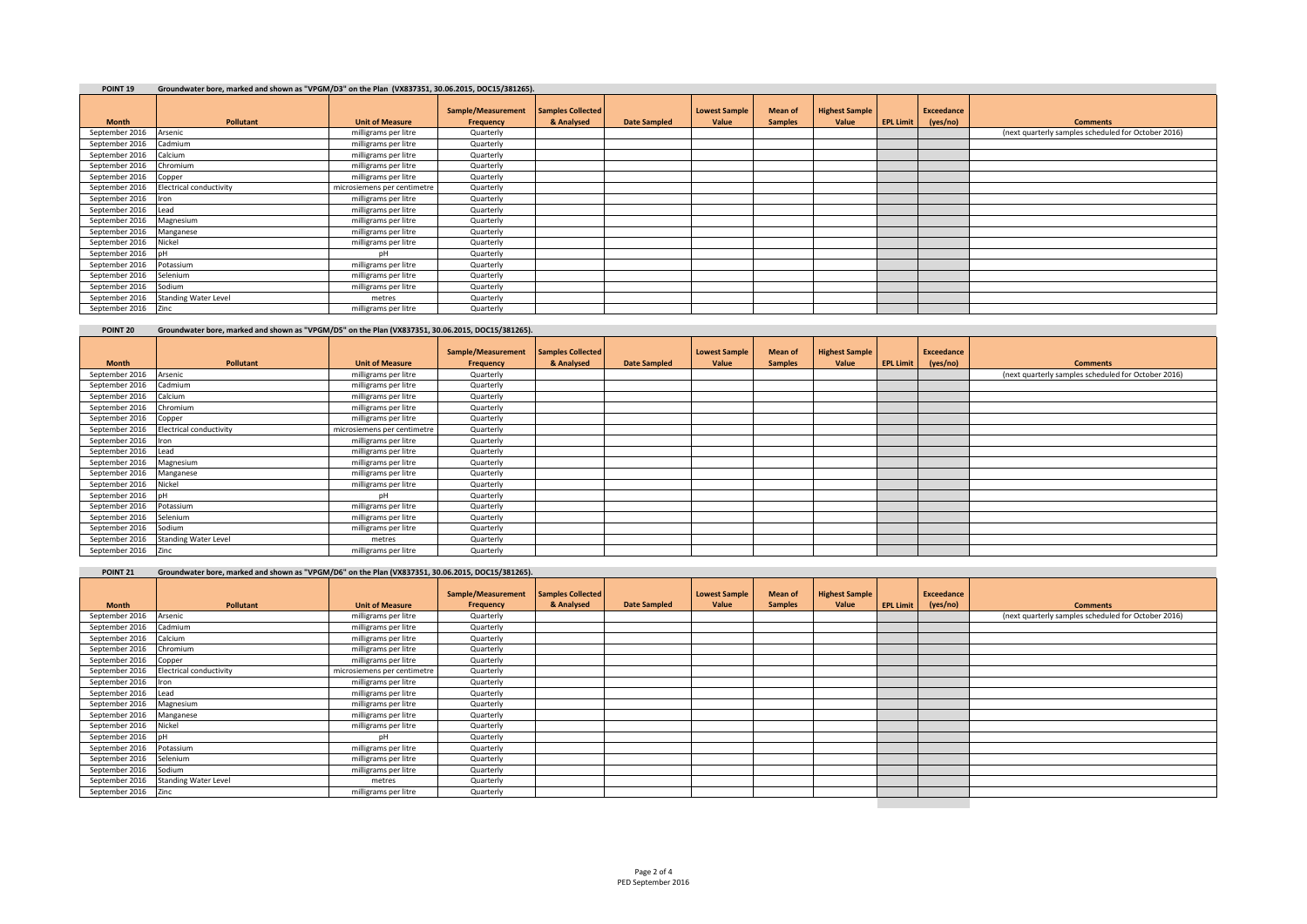| POINT <sub>22</sub> | Groundwater bore, marked and shown as "VPGM/D8" on the Plan (VX837351, 30.06.2015, DOC15/381265). |
|---------------------|---------------------------------------------------------------------------------------------------|

| .                     | along and the second component of the component of the component of the component of the component of the component of the component of the component of the component of the component of the component of the component of t |                             |                                 |                                        |                     |                               |                           |                                |                  |                               |                                                     |
|-----------------------|--------------------------------------------------------------------------------------------------------------------------------------------------------------------------------------------------------------------------------|-----------------------------|---------------------------------|----------------------------------------|---------------------|-------------------------------|---------------------------|--------------------------------|------------------|-------------------------------|-----------------------------------------------------|
| <b>Month</b>          | <b>Pollutant</b>                                                                                                                                                                                                               | <b>Unit of Measure</b>      | Sample/Measurement<br>Frequency | <b>Samples Collected</b><br>& Analysed | <b>Date Sampled</b> | <b>Lowest Sample</b><br>Value | Mean of<br><b>Samples</b> | <b>Highest Sample</b><br>Value | <b>EPL Limit</b> | <b>Exceedance</b><br>(yes/no) | <b>Comments</b>                                     |
| September 2016        | Arsenic                                                                                                                                                                                                                        | milligrams per litre        | Quarterly                       |                                        |                     |                               |                           |                                |                  |                               | (next quarterly samples scheduled for October 2016) |
|                       |                                                                                                                                                                                                                                |                             |                                 |                                        |                     |                               |                           |                                |                  |                               |                                                     |
| September 2016        | Cadmium                                                                                                                                                                                                                        | milligrams per litre        | Quarterly                       |                                        |                     |                               |                           |                                |                  |                               |                                                     |
| September 2016        | Calcium                                                                                                                                                                                                                        | milligrams per litre        | Quarterly                       |                                        |                     |                               |                           |                                |                  |                               |                                                     |
| September 2016        | Chromium                                                                                                                                                                                                                       | milligrams per litre        | Quarterly                       |                                        |                     |                               |                           |                                |                  |                               |                                                     |
| September 2016        | Copper                                                                                                                                                                                                                         | milligrams per litre        | Quarterly                       |                                        |                     |                               |                           |                                |                  |                               |                                                     |
| September 2016        | <b>Electrical conductivity</b>                                                                                                                                                                                                 | microsiemens per centimetre | Quarterly                       |                                        |                     |                               |                           |                                |                  |                               |                                                     |
| September 2016 Iron   |                                                                                                                                                                                                                                | milligrams per litre        | Quarterly                       |                                        |                     |                               |                           |                                |                  |                               |                                                     |
| September 2016 Lead   |                                                                                                                                                                                                                                | milligrams per litre        | Quarterly                       |                                        |                     |                               |                           |                                |                  |                               |                                                     |
| September 2016        | Magnesium                                                                                                                                                                                                                      | milligrams per litre        | Quarterly                       |                                        |                     |                               |                           |                                |                  |                               |                                                     |
| September 2016        | Manganese                                                                                                                                                                                                                      | milligrams per litre        | Quarterly                       |                                        |                     |                               |                           |                                |                  |                               |                                                     |
| September 2016 Nickel |                                                                                                                                                                                                                                | milligrams per litre        | Quarterly                       |                                        |                     |                               |                           |                                |                  |                               |                                                     |
| September 2016        | <b>InH</b>                                                                                                                                                                                                                     | pН                          | Quarterly                       |                                        |                     |                               |                           |                                |                  |                               |                                                     |
| September 2016        | Potassium                                                                                                                                                                                                                      | milligrams per litre        | Quarterly                       |                                        |                     |                               |                           |                                |                  |                               |                                                     |
| September 2016        | Selenium                                                                                                                                                                                                                       | milligrams per litre        | Quarterly                       |                                        |                     |                               |                           |                                |                  |                               |                                                     |
| September 2016        | Sodium                                                                                                                                                                                                                         | milligrams per litre        | Quarterly                       |                                        |                     |                               |                           |                                |                  |                               |                                                     |
| September 2016        | <b>Standing Water Level</b>                                                                                                                                                                                                    | metres                      | Quarterly                       |                                        |                     |                               |                           |                                |                  |                               |                                                     |
| September 2016 Zinc   |                                                                                                                                                                                                                                | milligrams per litre        | Quarterly                       |                                        |                     |                               |                           |                                |                  |                               |                                                     |

| POINT <sub>23</sub>   | Groundwater bore, marked and shown as "VPGM/D10" on the Plan (VX837351, 30.06.2015, DOC15/381265). |                             |                                 |                                        |                     |                               |                           |                                |                  |                               |                                                     |
|-----------------------|----------------------------------------------------------------------------------------------------|-----------------------------|---------------------------------|----------------------------------------|---------------------|-------------------------------|---------------------------|--------------------------------|------------------|-------------------------------|-----------------------------------------------------|
| <b>Month</b>          | <b>Pollutant</b>                                                                                   | <b>Unit of Measure</b>      | Sample/Measurement<br>Frequency | <b>Samples Collected</b><br>& Analysed | <b>Date Sampled</b> | <b>Lowest Sample</b><br>Value | Mean of<br><b>Samples</b> | <b>Highest Sample</b><br>Value | <b>EPL Limit</b> | <b>Exceedance</b><br>(yes/no) | <b>Comments</b>                                     |
| September 2016        | Arsenic                                                                                            | milligrams per litre        | Quarterly                       |                                        |                     |                               |                           |                                |                  |                               | (next quarterly samples scheduled for October 2016) |
| September 2016        | Cadmium                                                                                            | milligrams per litre        | Quarterly                       |                                        |                     |                               |                           |                                |                  |                               |                                                     |
| September 2016        | Calcium                                                                                            | milligrams per litre        | Quarterly                       |                                        |                     |                               |                           |                                |                  |                               |                                                     |
| September 2016        | Chromium                                                                                           | milligrams per litre        | Quarterly                       |                                        |                     |                               |                           |                                |                  |                               |                                                     |
| September 2016        | Copper                                                                                             | milligrams per litre        | Quarterly                       |                                        |                     |                               |                           |                                |                  |                               |                                                     |
| September 2016        | Electrical conductivity                                                                            | microsiemens per centimetre | Quarterly                       |                                        |                     |                               |                           |                                |                  |                               |                                                     |
| September 2016 Iron   |                                                                                                    | milligrams per litre        | Quarterly                       |                                        |                     |                               |                           |                                |                  |                               |                                                     |
| September 2016 Lead   |                                                                                                    | milligrams per litre        | Quarterly                       |                                        |                     |                               |                           |                                |                  |                               |                                                     |
| September 2016        | Magnesium                                                                                          | milligrams per litre        | Quarterly                       |                                        |                     |                               |                           |                                |                  |                               |                                                     |
| September 2016        | Manganese                                                                                          | milligrams per litre        | Quarterly                       |                                        |                     |                               |                           |                                |                  |                               |                                                     |
| September 2016 Nickel |                                                                                                    | milligrams per litre        | Quarterly                       |                                        |                     |                               |                           |                                |                  |                               |                                                     |
| September 2016 pH     |                                                                                                    | nH                          | Quarterly                       |                                        |                     |                               |                           |                                |                  |                               |                                                     |
| September 2016        | Potassium                                                                                          | milligrams per litre        | Quarterly                       |                                        |                     |                               |                           |                                |                  |                               |                                                     |
| September 2016        | Selenium                                                                                           | milligrams per litre        | Quarterly                       |                                        |                     |                               |                           |                                |                  |                               |                                                     |
| September 2016        | Sodium                                                                                             | milligrams per litre        | Quarterly                       |                                        |                     |                               |                           |                                |                  |                               |                                                     |
| September 2016        | <b>Standing Water Level</b>                                                                        | metres                      | Quarterly                       |                                        |                     |                               |                           |                                |                  |                               |                                                     |
| September 2016 Zinc   |                                                                                                    | milligrams per litre        | Quarterly                       |                                        |                     |                               |                           |                                |                  |                               |                                                     |

| POINT <sub>11</sub> | Stack serving Boiler Unit No. 5, marked and shown as "11" on the Plan (VX837351, 30.06.2015, DOC15/381265). |  |  |                               |  |  |   |  |  |
|---------------------|-------------------------------------------------------------------------------------------------------------|--|--|-------------------------------|--|--|---|--|--|
|                     |                                                                                                             |  |  | $\mathbf{r}$ and $\mathbf{r}$ |  |  | . |  |  |

|                |                                                 |                            | Sample/Measurement | <b>Samples Collected</b> |                     | <b>Lowest Sample</b> | <b>Mean of</b> | <b>Highest Sample</b> |                  | Exceedance |                 |
|----------------|-------------------------------------------------|----------------------------|--------------------|--------------------------|---------------------|----------------------|----------------|-----------------------|------------------|------------|-----------------|
| <b>Month</b>   | <b>Pollutant</b>                                | <b>Unit of Measure</b>     | Frequency          | & Analysed               | <b>Date Sampled</b> | Value                | <b>Samples</b> | Value                 | <b>EPL Limit</b> | (yes/no)   | <b>Comments</b> |
| September 2016 | Cadmium                                         | milligrams per cubic metre | Yearly             |                          |                     |                      |                |                       |                  | <b>No</b>  |                 |
| September 2016 | Chlorine                                        | milligrams per cubic metre | Yearly             |                          |                     |                      |                |                       | 200              | No         |                 |
| September 2016 | Copper                                          | milligrams per cubic metre | Yearly             |                          |                     |                      |                |                       |                  |            |                 |
| September 2016 | Hydrogen chloride                               | milligrams per cubic metre | Yearly             |                          |                     |                      |                |                       | 100              | <b>No</b>  |                 |
| September 2016 | Mercury                                         | milligrams per cubic metre | Yearly             |                          |                     |                      |                |                       |                  | <b>No</b>  |                 |
| September 2016 | Moisture                                        | percent                    | Yearly             |                          |                     |                      |                |                       |                  |            |                 |
| September 2016 | Molecular weight of stack gases                 | grams per gram mole        | Yearly             |                          |                     |                      |                |                       |                  |            |                 |
| September 2016 | Nitrogen Oxides                                 | milligrams per cubic metre | Continuous         | 100%                     | September 2016      | 462                  | 591            | 887                   | 1500             | <b>No</b>  |                 |
| September 2016 | Sulfuric acid mist and sulfur trioxide (as SO3) | milligrams per cubic metre | Yearly             |                          |                     |                      |                |                       | 100              | <b>No</b>  |                 |
| September 2016 | Sulphur dioxide                                 | parts per million          | Continuous         | 100%                     | September 2016      | 187                  | 210            | 232                   | 600              | <b>No</b>  |                 |
| September 2016 | Temperature                                     | degrees Celsius            | Yearly             |                          |                     |                      |                |                       |                  |            |                 |
| September 2016 | <b>Total Fluoride</b>                           | milligrams per cubic metre | Yearly             |                          |                     |                      |                |                       | 50               | <b>No</b>  |                 |
| September 2016 | <b>Total Solid Particles</b>                    | milligrams per cubic metre | Yearly             |                          |                     |                      |                |                       | 100              | <b>No</b>  |                 |
| September 2016 | Type 1 and Type 2 substances in aggregate       | milligrams per cubic metre | Yearly             |                          |                     |                      |                |                       |                  | <b>No</b>  |                 |
| September 2016 | <b>Undifferentiated Particulates</b>            | milligrams per cubic metre | Continuous         | 100%                     | September 2016      | 10.0                 | 15.4           | 34.5                  |                  |            |                 |
| September 2016 | Velocity                                        | metres per second          | Yearly             |                          |                     |                      |                |                       |                  |            |                 |
| September 2016 | Volatile organic compounds                      | parts per million          | Yearly             |                          |                     |                      |                |                       |                  |            |                 |
| September 2016 | Volumetric flowrate                             | cubic metres per second    | Yearly             |                          |                     |                      |                |                       |                  |            |                 |